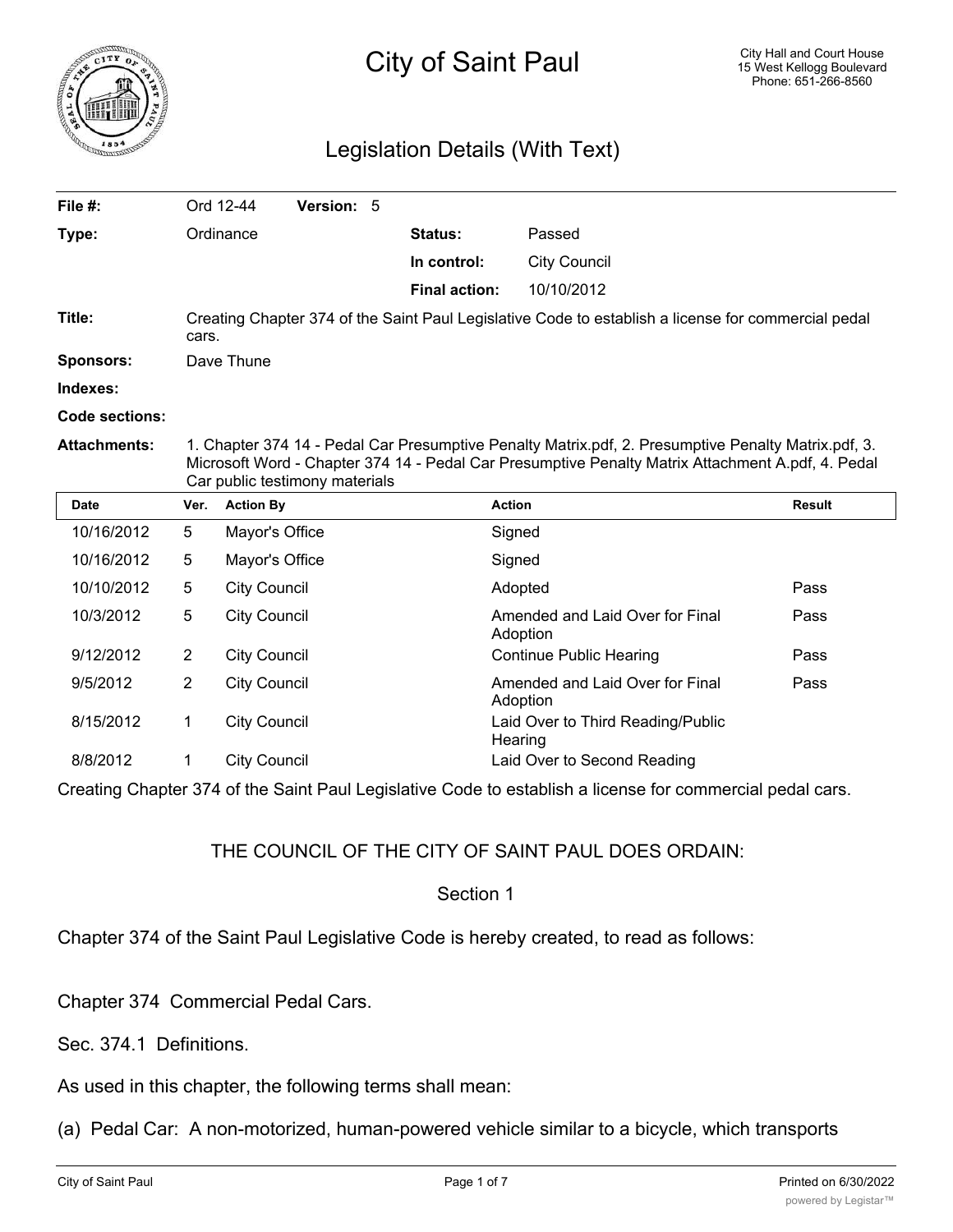passengers on seats attached to the bicycle and can be propelled by five or more passengers.

(b) Commercial Pedal Car business. The business of operating a commercial pedal car.

(c) Commercial Pedal Car driver: Any person who is responsible for steering a commercial pedal car.

Sec. 374.2 License Required.

(a) No person may engage in the commercial pedal car business without a license under this chapter.

(b) No pedal car may be operated for hire unless it is licensed as a pedal car vehicle under this chapter.

(c) No person may drive a commercial pedal car without a commercial pedal car driver license under this chapter.

Sec. 374.3 License Fee.

(a) The annual fee for a commercial pedal car business license shall be as set forth in Sec. 310.18 (f).

(b) The annual fee for a commercial pedal car vehicle license shall be as set forth in Sec. 310.18(f).

(c) The annual fee for a commercial pedal car driver license shall be as set forth in Sec. 310.18(f).

Sec. 374.4 When Licenses Expire.

Licenses issued under this chapter shall expire one year from their date of issuance.

Sec. 374.5 License Application.

(a) Applications for commercial pedal car business and vehicle licenses under this chapter shall be made on forms provided by the Department of Safety and Inspections and shall contain such information as the Department may require, including the name, address and telephone number of the applicant; whether the applicant is a natural person, partnership, corporation or unincorporated association; the names and addresses of all partners, if a partnership, or of all officers and directors, if a corporation; and the names and addresses of all persons authorized to operate a commercial pedal car on behalf of the licensee.

(b) All applications for a commercial pedal car business license must include a route plan and parking plan, which must be pre-approved by the Department of Safety and Inspections. The route plan must be described in writing and on a map accompanying the application. The route plan may be composed of multiple routes or a proposed zone of operations.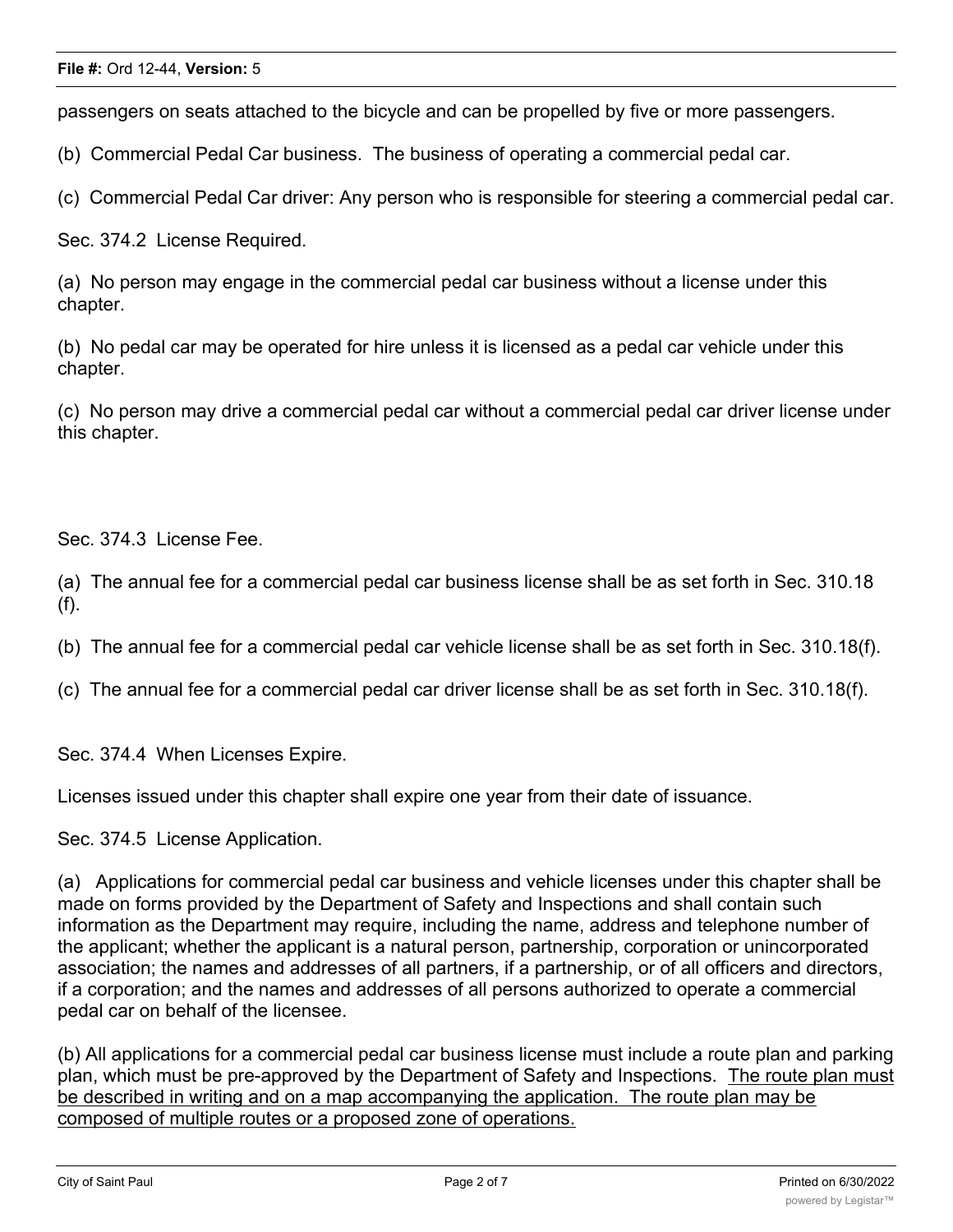(c) All pedal cars must pass an initial inspection pursuant to Section 374.6, before a license is issued for the vehicle.

(d) Application for a commercial pedal car driver license under this chapter shall be made on forms provided by the Department of Safety and Inspections and shall contain such information as the department may require, including the name, telephone number, date of birth, and all residing addresses within the previous three years of the applicant. If applicant has held a drivers' license in a state other than Minnesota within the three years preceding application, applicant must provide an official copy of their driving record in that state. Every commercial pedal car driver shall meet and maintain the following requirements in order to hold a commercial pedal car driver license:

- (i) Possess a valid driver's license;
- (ii) Be a minimum of 18 years old;
- (iii) Shall not have been convicted of a felony within the past five (5) years;
- (iv) Shall have no more than 3 moving violations within the past three years; and
- (v) Shall not have been convicted of careless driving, reckless driving or any violation of Minn. Stat. § 169A (driving while impaired) within the past three years.

Sec. 374.6 Initial Inspection.

All Commercial pedal cars must pass an initial inspection of condition and compliance with safety and equipment standards under this chapter before a commercial pedal car vehicle license is issued. The Department may, in its discretion, accept any substantially similar condition and safety inspection from another city or similar jurisdiction if completed within 60 days prior to the date of the application.

Sec. 374.7 Insurance Required.

No license shall be issued or renewed without proof of general liability insurance on the form required by the City. The policy of insurance shall be in the minimum amount of one million dollars (\$1,000,000). Proof of insurance shall comply with Sec. 310.07(b) of this Code.

Sec. 374.8 Vehicle Safety and Equipment Standards.

No commercial pedal car business or driver shall operate or allow the operation of a commercial pedal car on any street unless the commercial pedal car is licensed under this chapter and meets the following equipment and safety standards:

(1) Tires. Tires shall be of a size appropriate for the commercial pedal car with no mismatched tires. There shall be no cuts to the tire, localized worn spots that expose the ply, or visible tread wear indicators.

(2) Operational horn. The commercial pedal car shall be equipped with a fully operational horn or bell.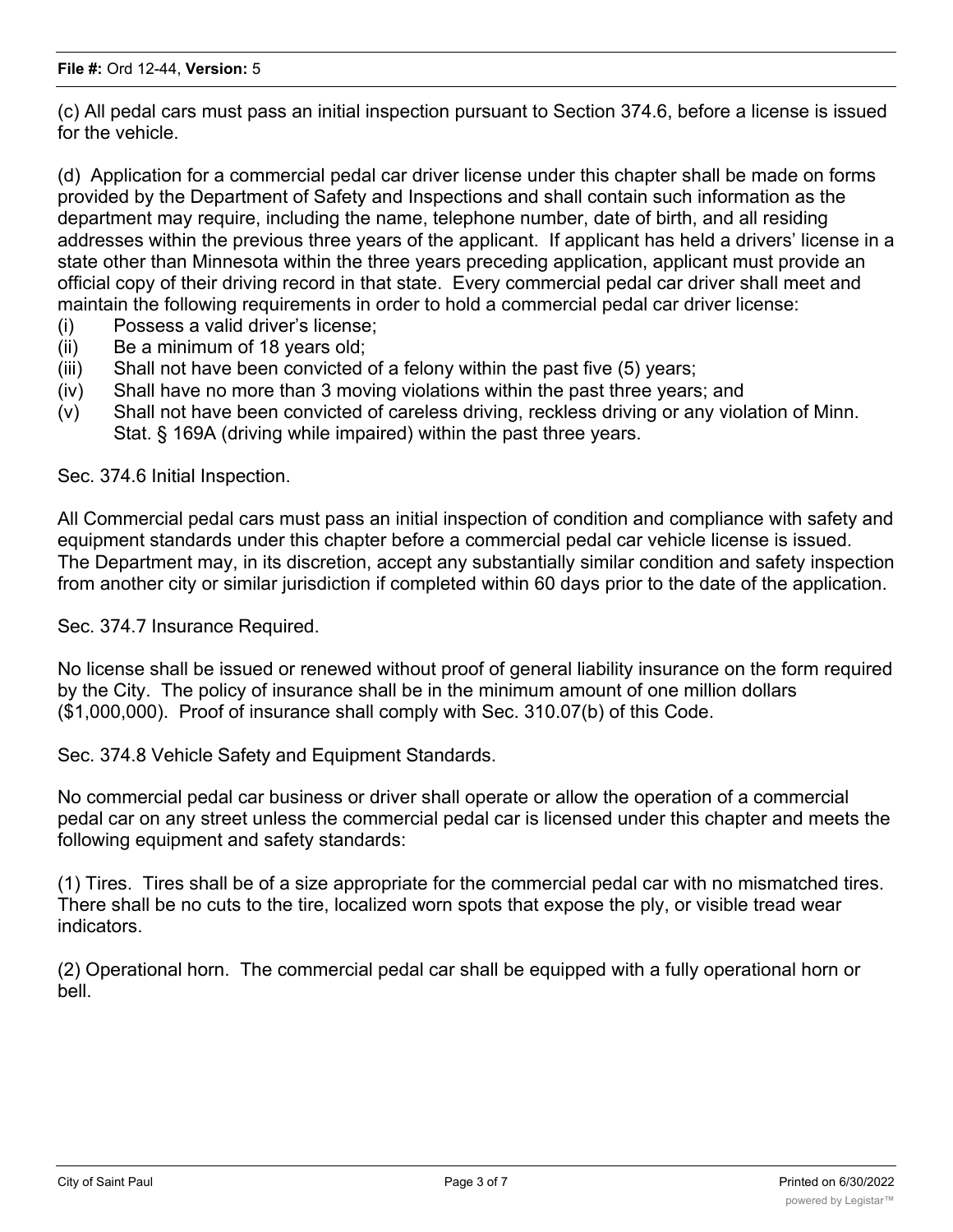(3) Brakes. It shall be unlawful for a licensee to operate, or cause to be operated, a commercial pedal car that is not equipped with a front and rear braking system capable of being manipulated by the licensed driver from his normal position of operation and is capable of causing a commercial pedal car with a loaded passenger compartment to come to a complete stop in a linear path of motion. The braking system controlling the rear wheels shall be hydraulic or mechanical disc or drum brakes, which are unaffected by rain or wet conditions.

(4) Headlights, tail lights, mirrors, turn signals and other requirements. Every commercial pedal car shall be equipped with the operational equipment set forth in the subsections below:

a. A headlight capable of projecting a beam of white light for a distance at a minimum of three hundred (300) feet which shall be clearly visible during darkness and must be illuminated at all times during darkness.

b. A mirror affixed to the pedal car to reflect to the pedal car driver a view of the street from a distance of at least two hundred (200) feet from the rear of the pedal car.

c. A red light and brake light affixed to the rear of the pedal car which must be visible for a distance of at least five hundred (500) feet from the rear of the pedal car and must be illuminated at all times during darkness. Turn signals must be affixed to the front and rear of the vehicle.

d. All pedal cars must have reflectors on the front of the pedal car frame<del>, each wheel,</del> and a red reflector mounted on each side of the rear of the pedal car, at least one (1) inch from the outer edge and centered.

Sec. 374.9 Commercial Pedal Car Inspections.

(a) Annual inspections. The director of the Department of Safety and Inspections shall require an annual commercial pedal car inspection and may designate minimum safety standards for equipment and body defects. A pedal car that does not meet minimum safety standards may be classified as "out of service". Commercial pedal cars identified as "out of service" may not operate until such defects are cured.

(b) Periodic inspections. The license inspector may examine and inspect each and every licensed commercial pedal car at any reasonable time to ensure compliance with this chapter.

(c) Penalties. Failure to submit a commercial pedal car to an annual or periodic inspection, or classification of a commercial pedal car as "out of service", may result in the seizure of the commercial pedal car license by the inspector. The inspector shall hold a seized license until the commercial pedal car is inspected and found to be in a safe condition. In the event of such a seizure, the inspector shall immediately notify the licensee in writing, specifying in detail the cause for seizure and stating that the licensee has a right to a hearing on the seizure. Said notice and hearing shall be follow the procedures set forth in section 310.05 of the Legislative Code.

(d) The Department may, in its discretion, accept any substantially similar condition and safety inspection from another city or similar jurisdiction if completed within 60 days prior to submission to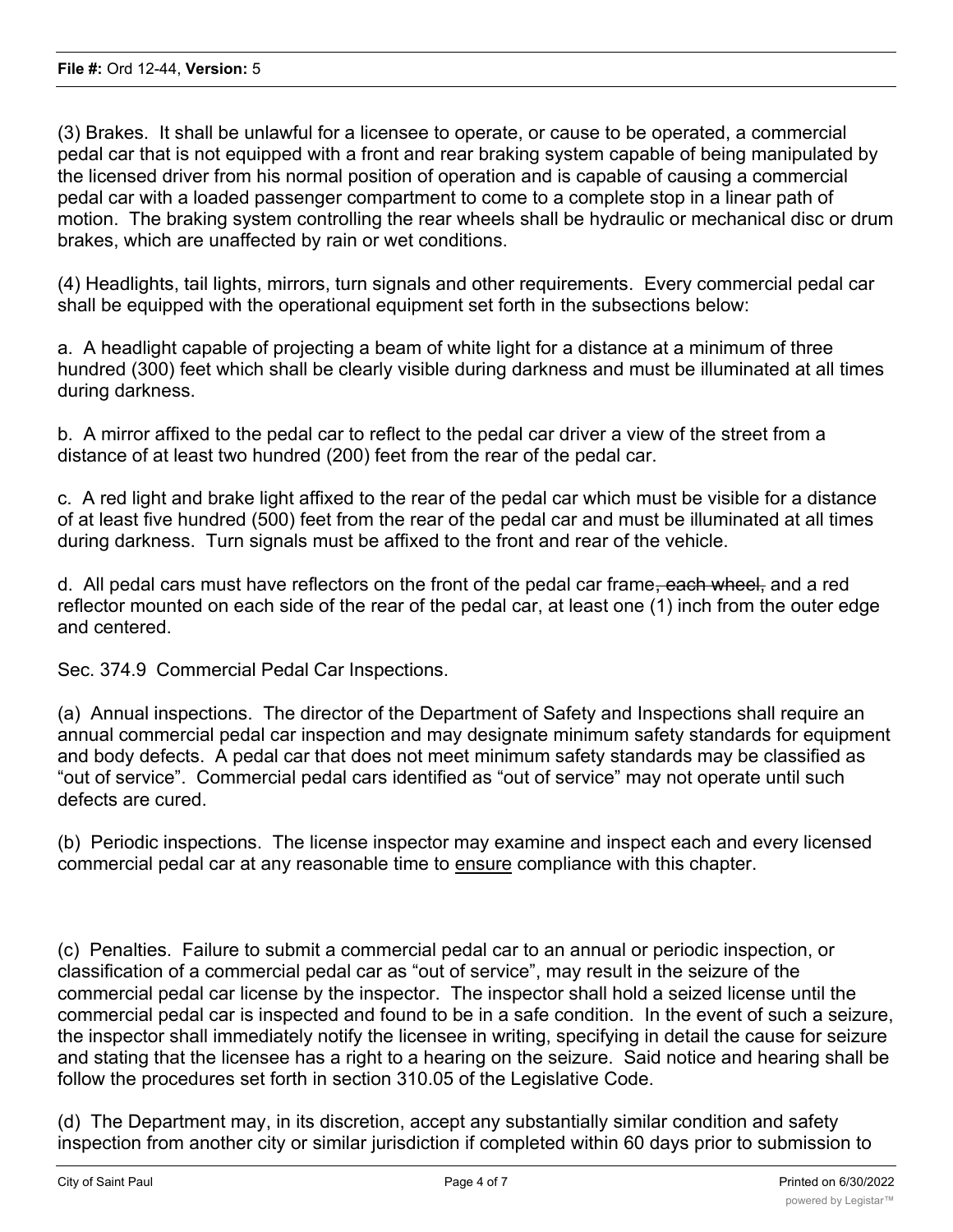the Department.

Sec. 374.10 Locations and Hours of Operation.

(a) No person shall operate a commercial pedal car for hire on a public street during the hours of 7:00 a.m. to 9:00 a.m. and between 3:30 p.m. to 5:30 p.m. on any weekday, excluding national holidays, in that part of downtown Saint Paul within the boundaries of the downtown development district, as described in the appendix to Sec. 17.07.1 of the City Charter. Notwithstanding this provision, the Saint Paul Police Department may approve in writing a route plan for operation of commercial pedal cars between 3:30 p.m. and 5:30 p.m. in the downtown development district.

(b) No person shall operate a commercial pedal car for hire on a public street between the hours of 10:00 p.m. and 10:00 a.m. on any day of the week.

(c) Upon the approval of a written request made to the Director of Public Works, the prohibitions in subdivisions (a) and (b) may be waived for special events.

Sec. 374.11 Vehicle Operation.

Every commercial pedal car shall be operated in compliance with all applicable federal, state and local traffic laws, and in a manner so as to assure the safety of persons and property.

Sec. 374.12 Operating Restrictions and Conditions.

(a) No commercial pedal car shall be operated upon a public sidewalk.

(b) All commercial pedal car operators must provide one off-street parking space for every four passenger spaces, as determined by the pedal car's maximum seating capacity. Off-street parking may either be dedicated, or shared as described in sections 63.206(d) and 65.732, or provided by agreement with another commercial establishment. At the beginning and end of each tour, passengers may only board and disembark the pedal car in the location of the operator's off-street parking.

(c) Commercial pedal cars may not use any public street or other public property as a waiting area unless such area is a legal motor vehicle parking area. No commercial pedal car shall wait in a taxi stand as defined by Sec. 376.11(s).

(d) All Commercial pedal cars must make use of working battery powered lights and all safety equipment required under Section 374.8 while operating.

(e) All Commercial pedal cars must display a valid license decal issued by the director of the Department of Safety and Inspections. The name and phone number of the licensee must be posted on the vehicle.

(f) Commercial pedal car drivers shall have in their possession both a valid driver's license and their commercial pedal car driver license as well as proof of insurance while in control of any commercial pedal car, and shall make these licenses available to law enforcement or an inspector of the Department of Safety and Inspections upon request.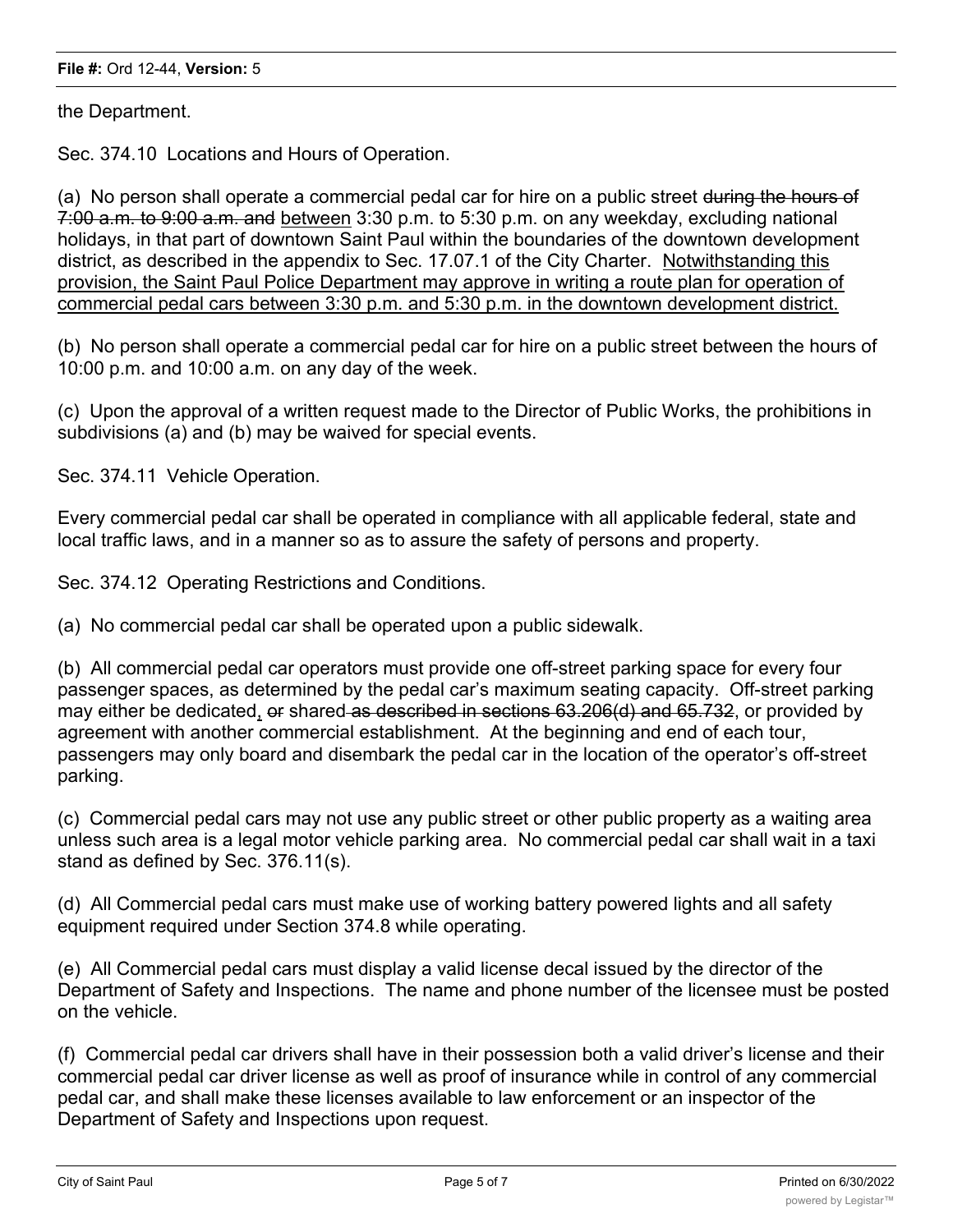(g) All commercial pedal car drivers shall obey and comply with any lawful order or direction of any police officer, traffic control agent, or inspector of the Department of Safety and Inspections, and shall not obstruct such officials while in the performance of their duties.

(h) No commercial pedal car driver shall permit the operation of a commercial pedal car in violation of state or local traffic regulations, or without proper regard for the traffic, surface conditions, and width of the street or highway, and the hazards at intersections and any other conditions then existing, nor in such a manner or condition as to endanger or to be likely to endanger the safety of passengers, pedestrians, vehicles or the property of others.

(i) A commercial pedal car driver shall not consume an alcoholic beverage while operating a commercial pedal car.

(j) No commercial pedal car driver shall provide alcoholic beverages to passengers.

(k) No commercial pedal car driver shall permit more passengers to be carried in a commercial pedal car than the commercial pedal car's capacity as determined by the Department of Safety and Inspections.

(l) No commercial pedal car operator or driver shall allow a passenger or other individual to drive their commercial pedal car unless that individual also holds a commercial pedal car driver license.

(m) Commercial pedal cars may operate on St. Paul Parks and Recreation property only with prior written approval from the Director of Parks and Recreation. (n) No glass bottles, receptacles, or glassware are allowed on a commercial pedal car.

(o) No music or amplified sound shall be played, nor yelling or conversation be conducted, in such a manner that the sound of which carries to points of habitation or adjacent properties and is audible above the level of conversational speech at a distance of fifty (50) feet or more from the point of origin of the sound.

(p) No alcoholic beverages other than non-distilled malt beverages, cider, beer and wine may be consumed by passengers of a commercial pedal car.

(q) It is the responsibility of the commercial pedal car driver to properly dispose of all trash.

(r) It is the responsibility of the commercial pedal car driver to manage the behavior of the passengers of the commercial pedal car, to the extent that their behavior remains law-abiding during their excursion, both while the pedal car is in motion and at a stop. Any act or conduct that violates any state or federal statutes or regulations, or any city ordinance, constitutes an act or conduct of the licensee for the purpose of adverse action against all or any of the licenses held by such licensee.

(s) No pedal car may be operated on a public street between the hours of 10:00 p.m. and 10:00 a.m., or in the designated downtown district during the hours of 7:00 a.m. to 9:00 a.m. and 4:00 3:30 p.m. to 5:30 6:00 p.m., unless the Director of Public Works has granted a waiver for such operation pursuant to 374.10.

(s) No pedal car may be operated outside of a route plan approved by the Department of Safety and Inspections, unless required by unforeseen circumstances out of the pedal car driver's control.